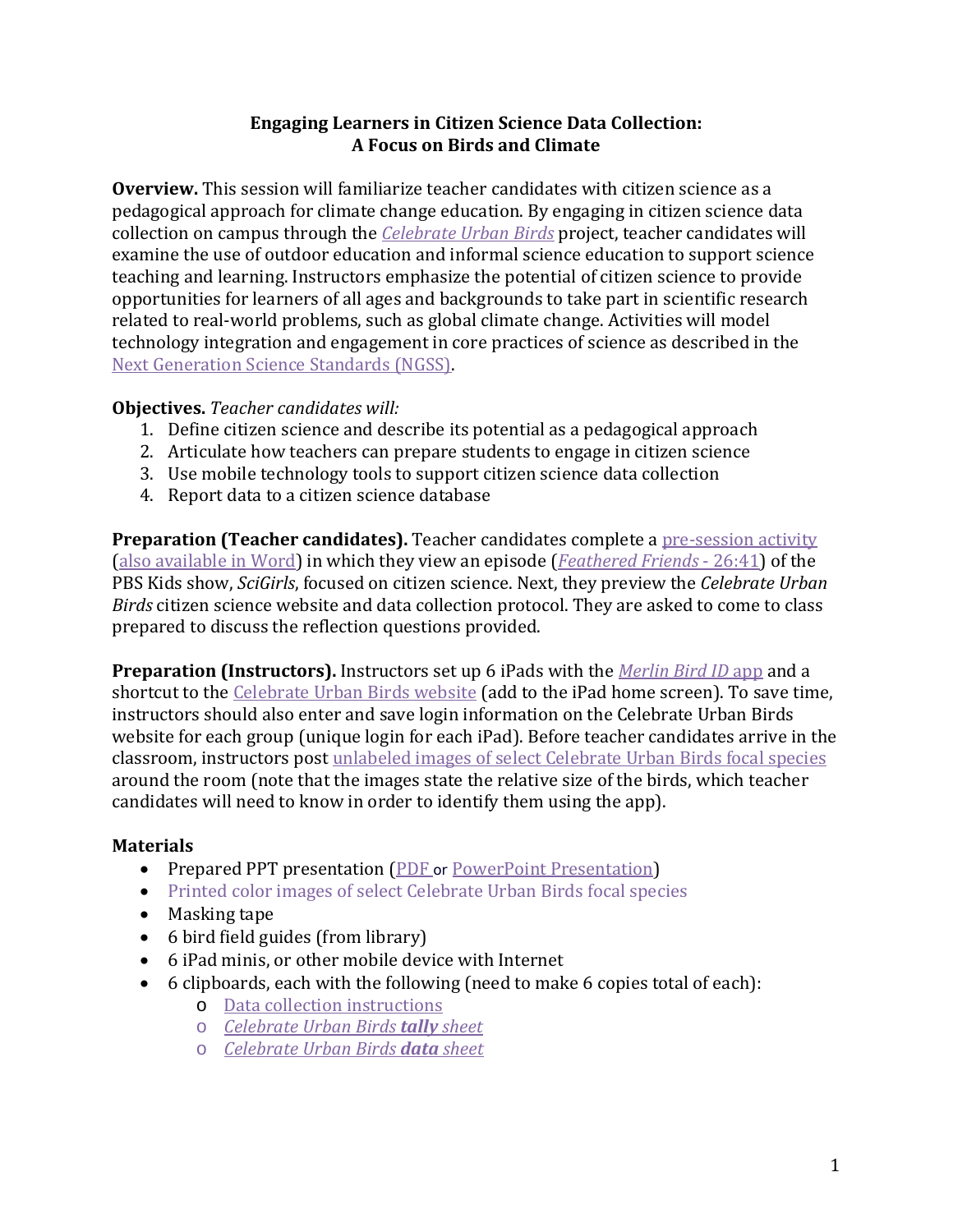## **Procedures:**

| Time: 10 min   | Small group discussions.                                                                                                                                                                                                                                                                                                                                                                                                                                                                                                                                                                                                                                                                                                                                                                                                                                                                                                                                                  |
|----------------|---------------------------------------------------------------------------------------------------------------------------------------------------------------------------------------------------------------------------------------------------------------------------------------------------------------------------------------------------------------------------------------------------------------------------------------------------------------------------------------------------------------------------------------------------------------------------------------------------------------------------------------------------------------------------------------------------------------------------------------------------------------------------------------------------------------------------------------------------------------------------------------------------------------------------------------------------------------------------|
| Materials:     | Open with 1:30 clip from SciGirls episode:                                                                                                                                                                                                                                                                                                                                                                                                                                                                                                                                                                                                                                                                                                                                                                                                                                                                                                                                |
| PPT slide 2-3  | http://pbskids.org/scigirls/videos/nature-nurture                                                                                                                                                                                                                                                                                                                                                                                                                                                                                                                                                                                                                                                                                                                                                                                                                                                                                                                         |
|                | (Select video labeled "Bird Watching")                                                                                                                                                                                                                                                                                                                                                                                                                                                                                                                                                                                                                                                                                                                                                                                                                                                                                                                                    |
|                | Teacher candidates reflect on the pre-session activities using the<br>discussion question projected on the PPT slide:<br>In the SciGirls episode, the girls collected and reported<br>observational data about local bird populations that would be<br>used by professional research scientists.<br>What do you think your students could gain from this<br>$\circ$<br>kind of science learning experience?<br>What makes this approach to science engagement<br>$\circ$<br>unique?                                                                                                                                                                                                                                                                                                                                                                                                                                                                                       |
| Time: 5 min    | <b>Quick whole group debrief.</b> Whole-group sharing of key ideas                                                                                                                                                                                                                                                                                                                                                                                                                                                                                                                                                                                                                                                                                                                                                                                                                                                                                                        |
| Materials:     | discussed in the small groups.                                                                                                                                                                                                                                                                                                                                                                                                                                                                                                                                                                                                                                                                                                                                                                                                                                                                                                                                            |
| PPT slide 3    |                                                                                                                                                                                                                                                                                                                                                                                                                                                                                                                                                                                                                                                                                                                                                                                                                                                                                                                                                                           |
| Time: 10 min   | Introduction to citizen science and Celebrate Urban Birds. Provide                                                                                                                                                                                                                                                                                                                                                                                                                                                                                                                                                                                                                                                                                                                                                                                                                                                                                                        |
| Materials:     | an overview of citizen science and its goals, using Celebrate Urban                                                                                                                                                                                                                                                                                                                                                                                                                                                                                                                                                                                                                                                                                                                                                                                                                                                                                                       |
| PPT slides 4-5 | Birds as an example.                                                                                                                                                                                                                                                                                                                                                                                                                                                                                                                                                                                                                                                                                                                                                                                                                                                                                                                                                      |
|                |                                                                                                                                                                                                                                                                                                                                                                                                                                                                                                                                                                                                                                                                                                                                                                                                                                                                                                                                                                           |
|                | <b>Key ideas:</b>                                                                                                                                                                                                                                                                                                                                                                                                                                                                                                                                                                                                                                                                                                                                                                                                                                                                                                                                                         |
|                | Citizen science involves the public in research activities in<br>collaboration with the professional science community; also<br>called Public Participation in Scientific Research (PPSR)<br>(Bonney et al., 2009); has expanded with widespread public<br>access to Internet and mobile devices for reporting data.<br>Citizen science provides a way for the public to contribute data<br>that helps the science community learn about real-world<br>scientific problems affecting society, such as global climate<br>change. For example:<br>The Audubon Society's State of the Birds report utilized<br>$\circ$<br>citizen science data to explore how changes in birds'<br>ranges and migratory patterns could provide insight<br>into global climate change. Show the 3-minute video<br>about the report, linked on the PPT slide:<br>http://climate.audubon.org/article/audubon-report-<br>glance<br>Ideally, mutual benefits for scientific community (e.g.,<br>O |
|                | data collected over broad geographic area; more data<br>collected in less time) and the public (e.g., reference the<br>learning benefits the teacher candidates already                                                                                                                                                                                                                                                                                                                                                                                                                                                                                                                                                                                                                                                                                                                                                                                                   |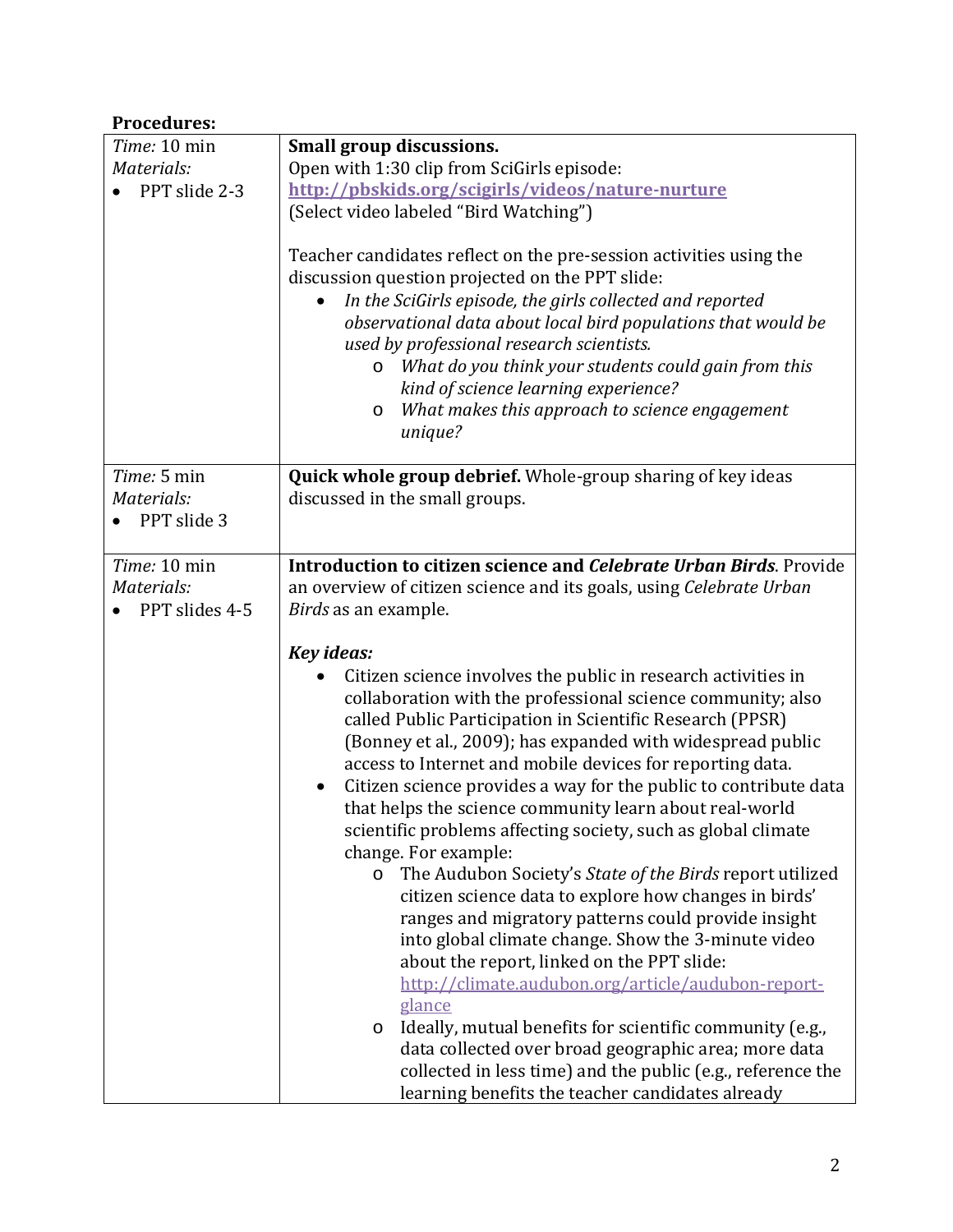|                                     | mentioned; also: positive attitudes toward science, new                                                                          |
|-------------------------------------|----------------------------------------------------------------------------------------------------------------------------------|
|                                     | science-related knowledge, identity development as                                                                               |
|                                     | someone who can do science)                                                                                                      |
| Time: 10 min<br>Materials:          | Small group discussion and review of Celebrate Urban Birds data<br>collection protocol. Remind teacher candidates about the pre- |
| Clipboards (1<br>$\bullet$          | session activity in which they previewed an example of a citizen                                                                 |
| per group)                          | science project, Celebrate Urban Birds. Provide each group with a                                                                |
| Celebrate Urban<br>$\bullet$        | clipboard and a copy of the Celebrate Urban Birds data sheet.                                                                    |
| Birds data sheet                    |                                                                                                                                  |
| (1 per group)                       | In small groups, teacher candidates discuss the question projected on                                                            |
| PPT slide 6                         | the PPT slide:                                                                                                                   |
|                                     | Based on what you understand about the Celebrate Urban Birds<br>project:                                                         |
|                                     | What would your students need to know how to do in order<br>$\circ$<br>to collect and report accurate data?                      |
|                                     | What advance preparation would you, as a teacher of<br>$\circ$                                                                   |
|                                     | science, need to do to get students ready?                                                                                       |
|                                     |                                                                                                                                  |
| Time: 5 min                         | <b>Quick whole group debrief.</b> Whole-group sharing of key ideas                                                               |
| Materials:                          | discussed in the small groups.                                                                                                   |
| PPT slide 6                         |                                                                                                                                  |
|                                     |                                                                                                                                  |
| Time: 10 min                        | Practice bird identification activity. Explain that teacher candidates                                                           |
| Materials:                          | will have a chance to go outside with their groups and try collecting                                                            |
| Printed color                       | some data using the Celebrate Urban Birds protocol.                                                                              |
| images of select<br>Celebrate Urban | It should have come up that in order to collect and report accurate                                                              |
| <b>Birds</b> species                | data, participants would need to be able to identify birds. Explain that                                                         |
| Bird field guides<br>$\bullet$      | they will have several tools to help them. Pass out the bird field guides                                                        |
| (1 per group)                       | and the iPad minis with the Merlin Bird ID app.                                                                                  |
| iPads with                          |                                                                                                                                  |
| Merlin Bird ID                      | For about 10 minutes, teacher candidates can practice identifying the                                                            |
| app (1 per                          | images of the bird species posted on the walls around the room using                                                             |
| group)                              | the tools provided.                                                                                                              |
| Celebrate Urban<br>$\bullet$        |                                                                                                                                  |
| <b>Birds tally sheet</b>            |                                                                                                                                  |
| (1 per group)                       |                                                                                                                                  |
| Time: 10 min                        | Data collection and reporting instructions. Explain that small                                                                   |
| Materials:                          | groups will go outside and choose a place on campus to collect data                                                              |
| PPT slides 7-13                     | using the Celebrate Urban Birds data collection protocol.                                                                        |
| Data collection                     |                                                                                                                                  |
| instructions                        | During the observation period, they can report their data on the                                                                 |
|                                     | Celebrate Urban Birds tally sheet. They can take the field guides and                                                            |
|                                     | iPads to help them with their data collection.                                                                                   |